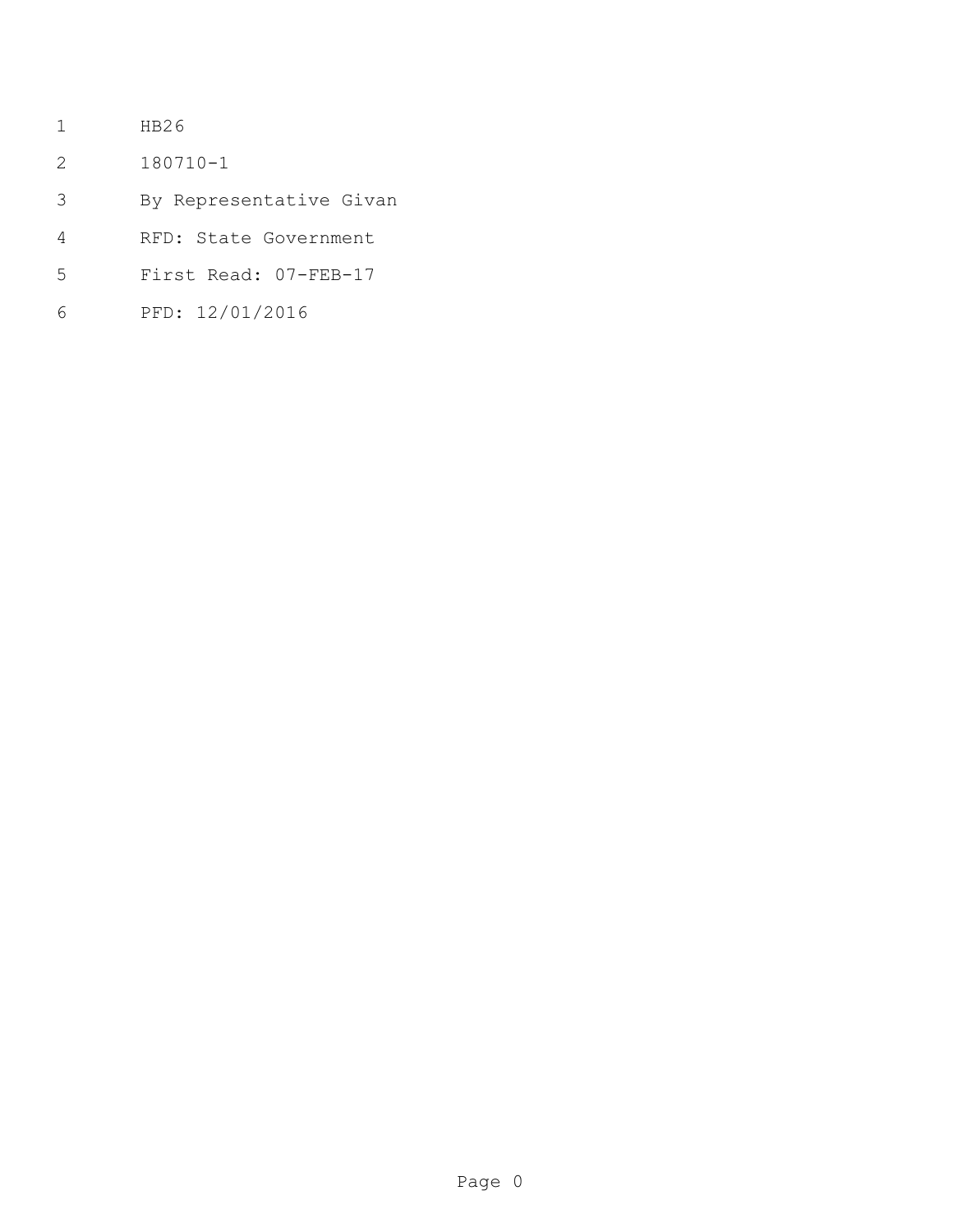180710-1:n:11/15/2016:LLR/tj LRS2016-3384 SYNOPSIS: Currently, Alabama does not have a state minimum wage law. This bill establishes a state minimum wage for Alabama; provides for the enforcement of this act by the Secretary of the Alabama Department of 13 Labor; and also provides for civil penalties for violating the provisions of this act. This bill would provide that tipped employees' wages may not fall below 30 percent of 17 the minimum wage at any time. The bill would provide for an increase commencing on January 1, 2020, and every three years thereafter based on the Consumer Price Index for July 1 of the year preceding the year of the increase. The bill would require the State Finance Director to notify the Alabama Department of Labor in writing between October 1 and October 15 each year preceding a wage adjustment of the percentage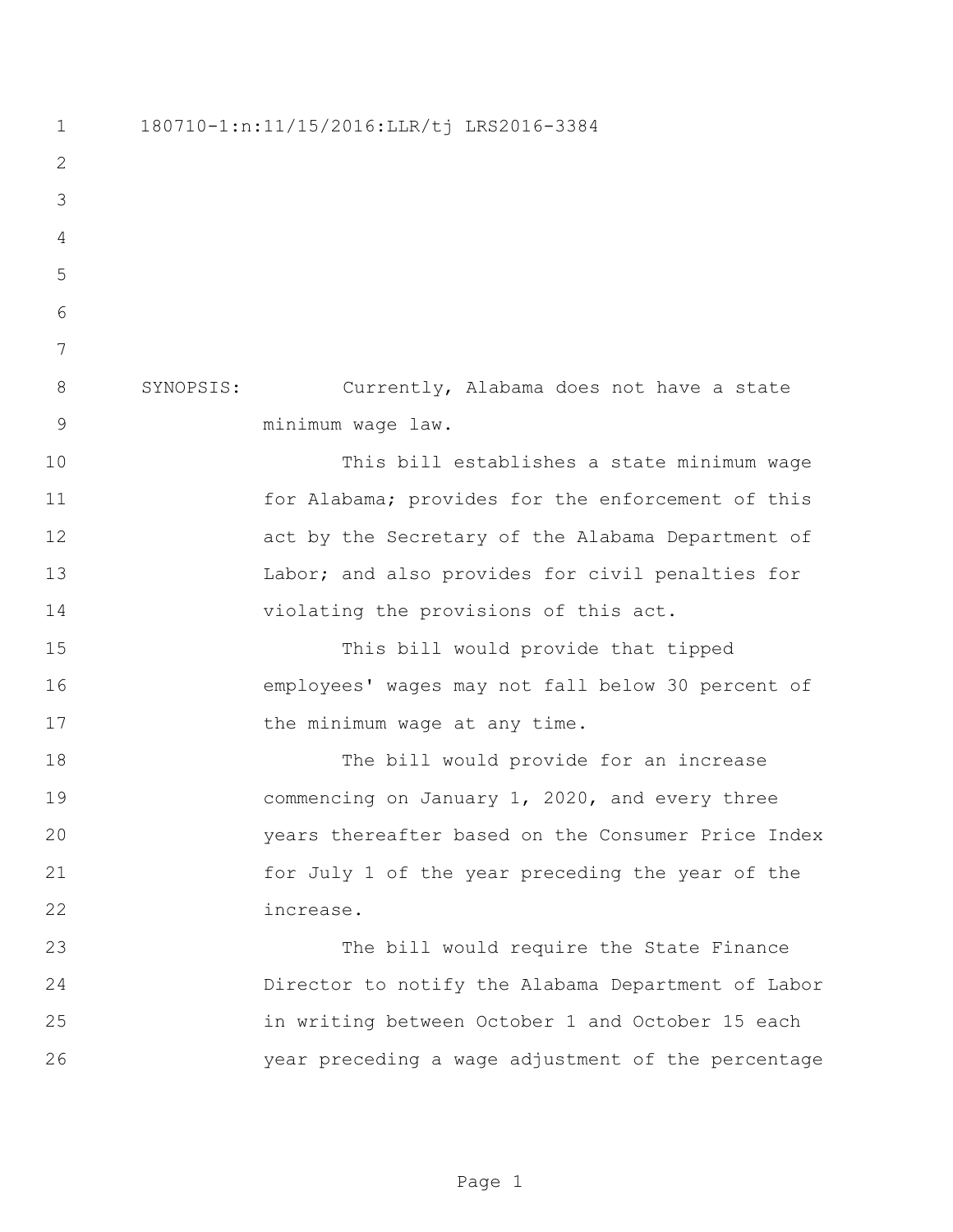| 1     | to be used for the cost-of-living adjustment for               |
|-------|----------------------------------------------------------------|
| 2     | the next three calendar years.                                 |
| 3     | This bill would require the Alabama                            |
| 4     | Department of Labor to post any change in the state            |
| 5     | minimum waqe on its website which shall serve as               |
| 6     | notice to each employer of this state.                         |
| 7     |                                                                |
| $8\,$ | A BILL                                                         |
| 9     | TO BE ENTITLED                                                 |
| 10    | AN ACT                                                         |
| 11    |                                                                |
| 12    | To establish the Alabama Minimum Wage Act; to set              |
| 13    | the state minimum wage for hourly and tipped employees; to     |
| 14    | provide that the Secretary of Labor shall enforce this act; to |
| 15    | establish civil penalties for violating the provisions of this |
| 16    | act; and to provide for an increase commencing on January 1,   |
| 17    | 2020, and every three years thereafter based on the Consumer   |
| 18    | Price Index for July 1 of the year preceding the year of the   |
| 19    | increase.                                                      |
| 20    | BE IT ENACTED BY THE LEGISLATURE OF ALABAMA:                   |
| 21    | Section 1. This act shall be known and may be cited            |
| 22    | as the "Alabama Minimum Wage Act."                             |
| 23    | Section 2. As used in this act:                                |
| 24    | (1) EMPLOY. Hire or permit to work.                            |
| 25    | (2) EMPLOYEE. An individual employed by an employer.           |
| 26    | (3) EMPLOYER. An individual, partnership,                      |
| 27    | association, corporation, business trust, legal                |
|       |                                                                |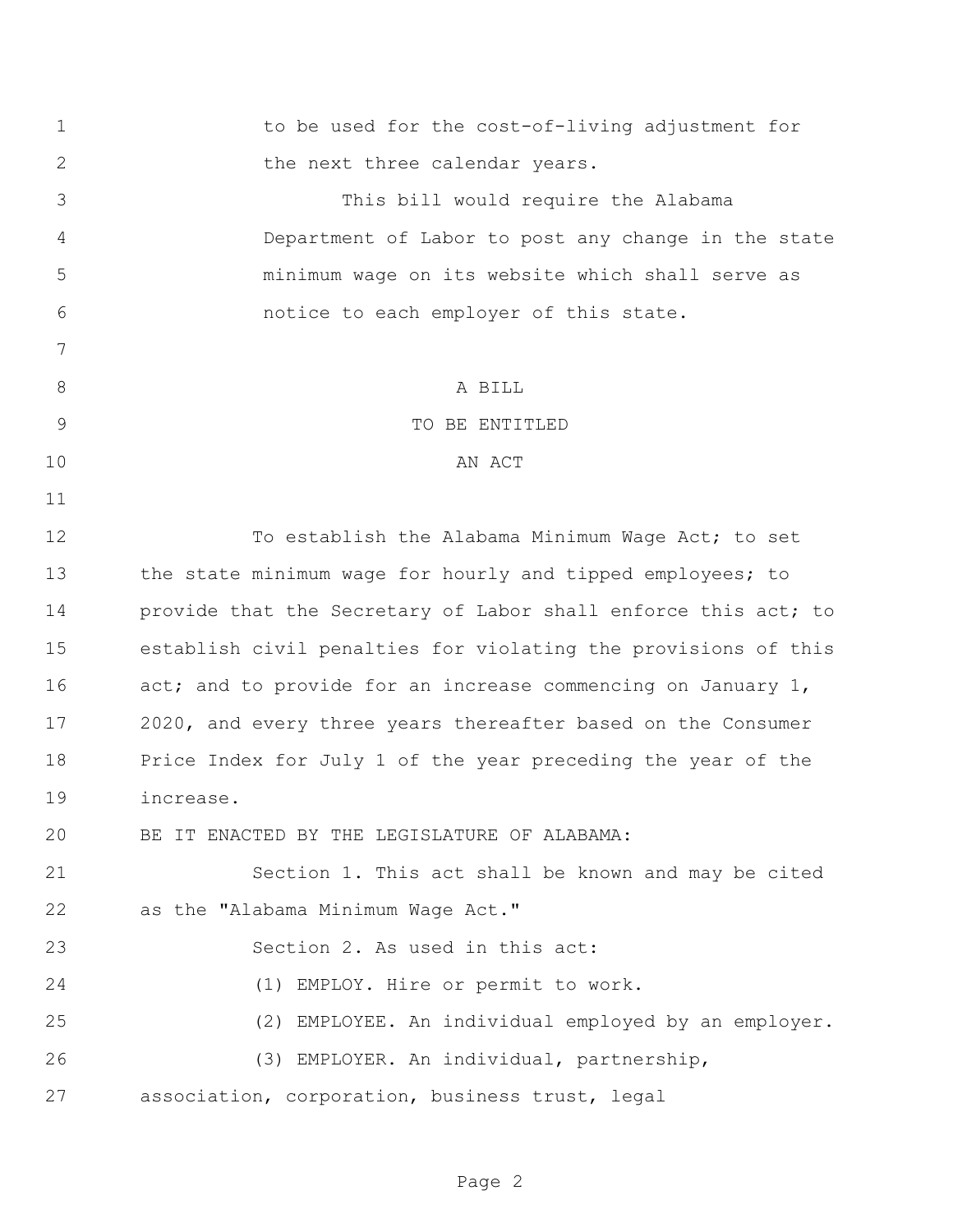representative, or any organized group of persons, acting directly or indirectly in the interest of an employer in relation to an employee.

 (4) SECRETARY. The Secretary of the Alabama Department of Labor.

 (5) WAGES. Compensation paid to an employee in the form of legal tender of the United States or checks or drafts on banks negotiable into cash on demand or upon acceptance at full value. Wages shall not include tips or gratuities of any kind.

 Section 3. (a)(1) Every employer shall pay to each employee who is paid on an hourly basis a rate not less than ten dollars (\$10) per hour, beginning on the 60th day after 14 the effective date of this act.

 (2) The wages paid to tipped employees may not fall below 30 percent of the federal or the state minimum wage 17 rate, whichever is greater, at any time, provided that the employee receives at least 70 percent of the current minimum wage rate in gratuities. If an employee's gratuities combined with the employer's direct wages do not equal the applicable minimum wage rate, the employer must pay the difference in the form of a tip credit.

 (b) Beginning January 1, 2020, and every subsequent three years, the minimum wage provided in subsection (a) shall be increased by the same amount as the increase in the Consumer Price Index for Alabama as reported by the United States Department of Labor for the previous July 1, or any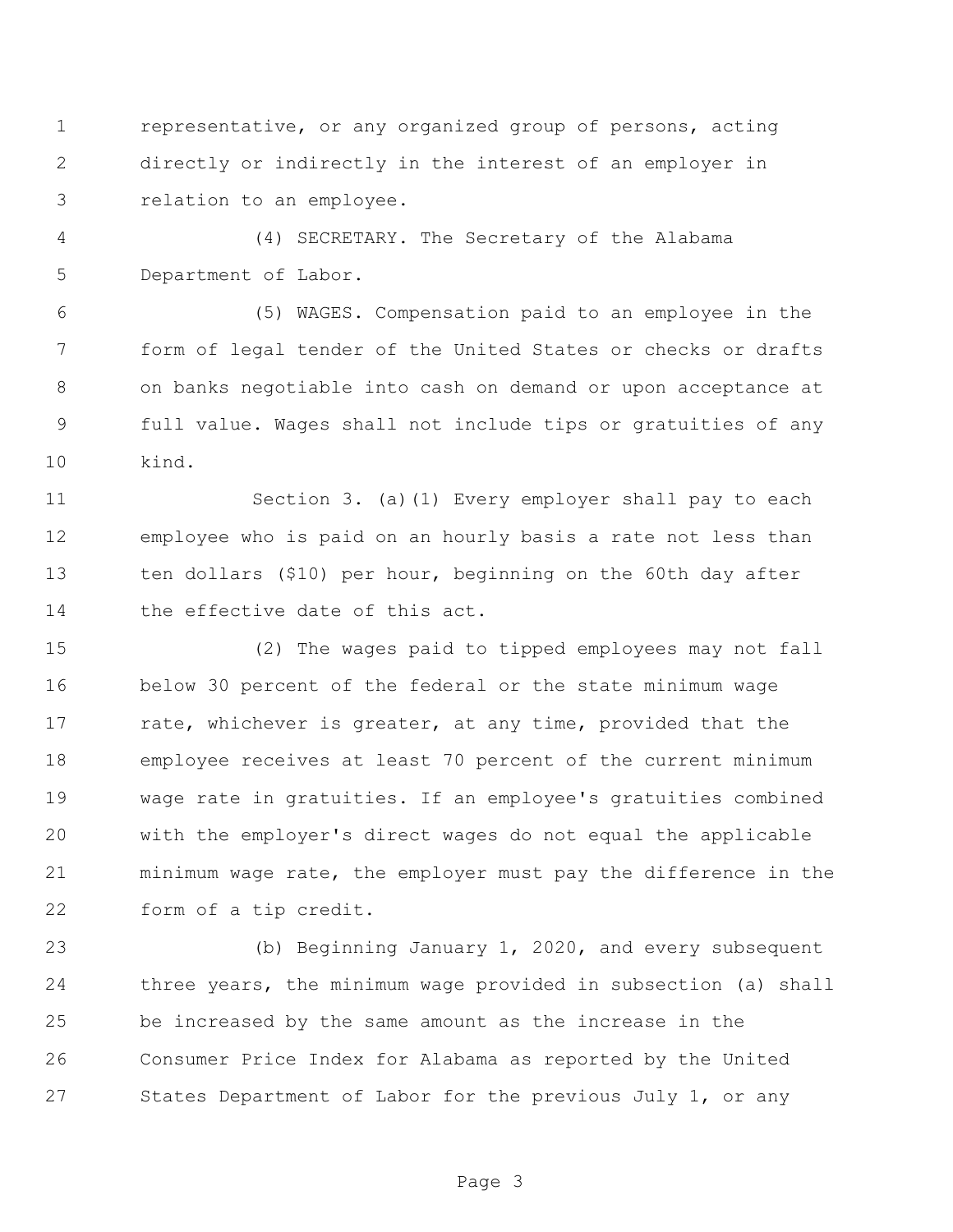subsequent equivalent index. The State Finance Director shall notify the Alabama Department of Labor in writing between October 1 and October 15 of each fiscal year of the percentage to be used for the cost-of-living adjustment for the next three calendar years. The Alabama Department of Labor shall post any change in the minimum wage on its website which shall serve as notice to each employer of this state.

 Section 4. Every employer subject to the provisions of this act shall keep a summary of this act and any applicable wage orders and regulations posted in a conspicuous and accessible place in or about the premises of the employer's place of business.

 Section 5. The provisions of this act shall be enforced by the Alabama Department of Labor under the Secretary of Labor.

 Section 6. The secretary or an authorized representative of the secretary shall have the authority to:

 (1) Investigate and ascertain the wages of a person employed in any occupation in this state;

 (2) Enter and inspect the place of business of an employer subject to the provisions of this act for the purpose 22 of inspecting the payroll records of the employer;

 (3) Require from an employer subject to this act a full and correct statement in writing with respect to wages, names, and addresses of any of the employer's employees;

 (4) Administer rules and require by subpoena the attendance of witnesses, and the production of books, records,

Page 4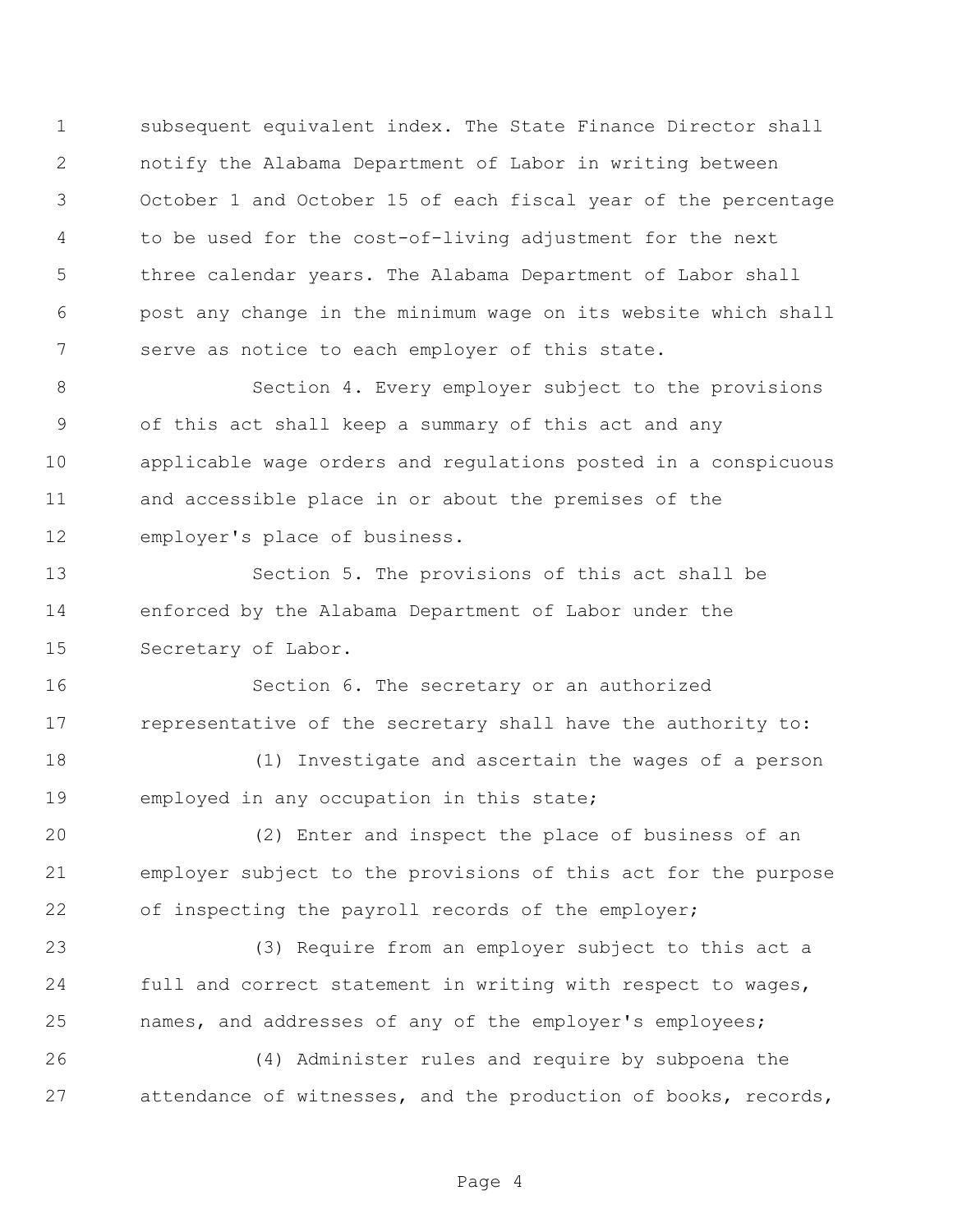1 and other evidence relative to any matter under investigation; and

(5) Carry out the provisions of this act.

 Section 7. Any employer who willfully violates any provision of this act is subject to a civil penalty of not less than five hundred dollars (\$500) nor more than one 7 thousand dollars (\$1,000) at the discretion of the secretary, or the secretary's designated representative. Each and every infraction constitutes a separate and distinct violation. If the secretary, or the secretary's designated representative, determines that the violation was unintentional, there shall be a warning, in lieu of a penalty, on the first violation. On second or subsequent violations, the civil penalty is applicable and may be assessed at the discretion of the secretary, or the secretary's designated representative.

 Section 8. Any employer who violates the minimum wage requirements of this act shall be liable to the employee or employees affected for the amount of unpaid minimum wages. Upon a judgment being rendered in favor of any employee or employees, in any action brought in any court of competent 21 jurisdiction to recover unpaid wages under this act, such judgment shall include, in addition to the unpaid wages adjudged to be due, an additional amount equal to such wages as damages. The court, in addition to any judgment awarded to the employees, shall require the defendant to pay court costs and reasonable attorney's fees incurred by the employee or employees. However, action to recover must be instituted